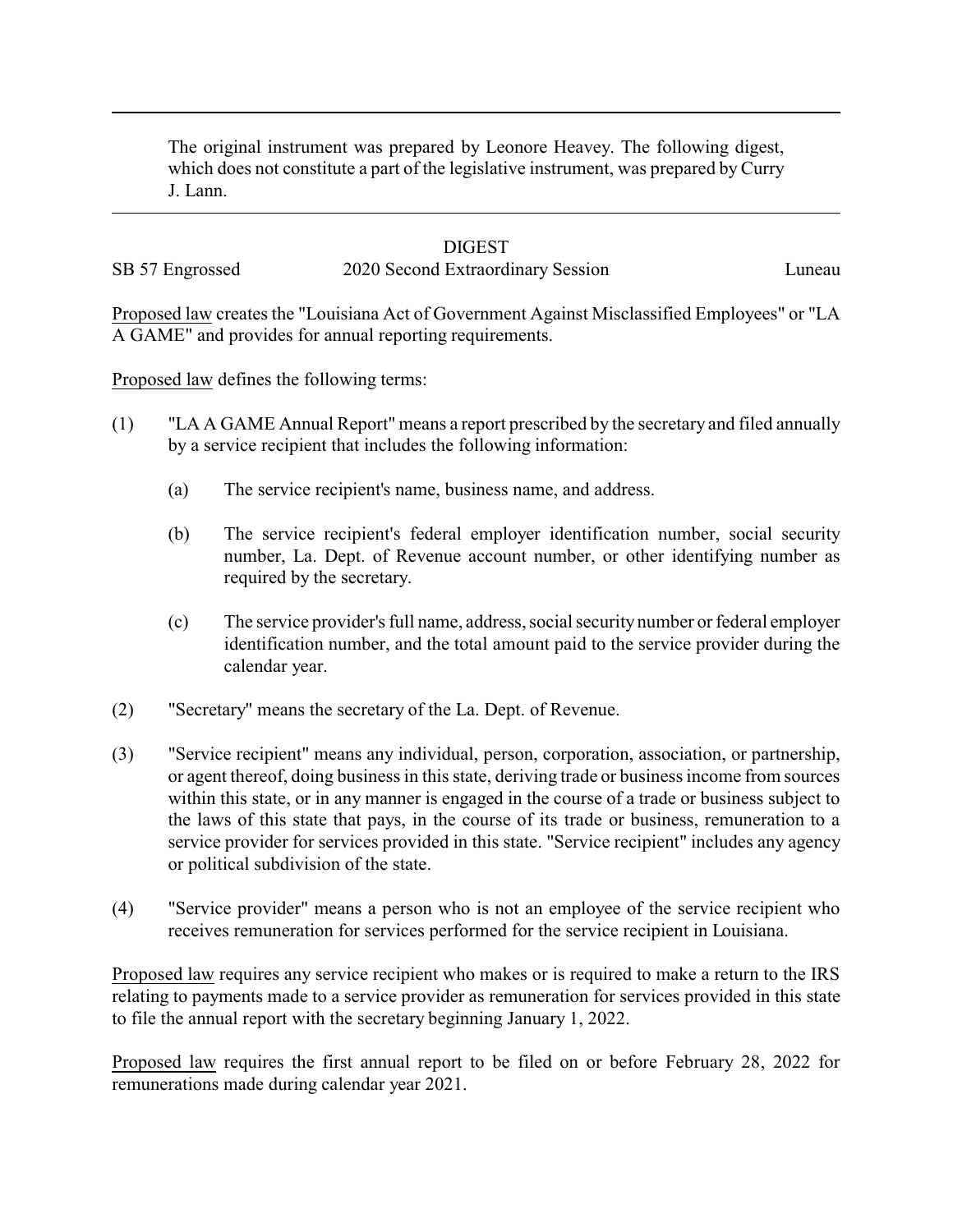Proposed law requires the annual report to be filed with the secretary on or before February 28th of each year for the preceding calendar year.

Proposed law authorizes the secretary to grant filing extensions and waive the annual reporting requirement in certain circumstances.

Proposed law authorizes the secretary to assess a penalty of \$100 for each service provider for late or incomplete reports and caps the total penalty imposed at no more than \$10,000 per calendar year.

Proposed law requires the secretary to develop forms for the annual report in consultation with service recipients.

Proposed law authorizes the secretary to promulgate rules and requires the secretary to design and provide for the electronic filing of annual reports at no charge for use by the service recipients and to provide for hardship exceptions.

Proposed law provides for an exception to the confidentiality of tax records of the secretary of the Dept. of Revenue for the sharing of certain information with the Louisiana Workforce Commission.

Effective January 1, 2021.

(Amends R.S. 47:1508(B)(28); adds R.S. 47:114.1)

Summary of Amendments Adopted by Senate

## Committee Amendments Proposed by Senate Committee on Revenue and Fiscal Affairs to the original bill

- 1. Creates the "Louisiana Act of Government Against Misclassified Employees" and provides for annual reporting requirements.
- 2. Requires any service recipient who is required to make a return to the IRS relating to payments made to a service provider to file an annual report with the secretary of the Dept. of Revenue beginning January 1, 2022 regardless of the number of service providers used.
- 3. Increases the penalty cap <u>from</u> \$7,500 to \$10,000 per year.
- 4. Authorizes the secretary to promulgate rules and requires the secretary to provide for the electronic filing of annual reports.
- 5. Requires the secretary of the Dept. of Revenue to consult with service recipients when developing forms for the annual report.
- 6. Provides for an exception to the confidentiality of the records of the secretary of the